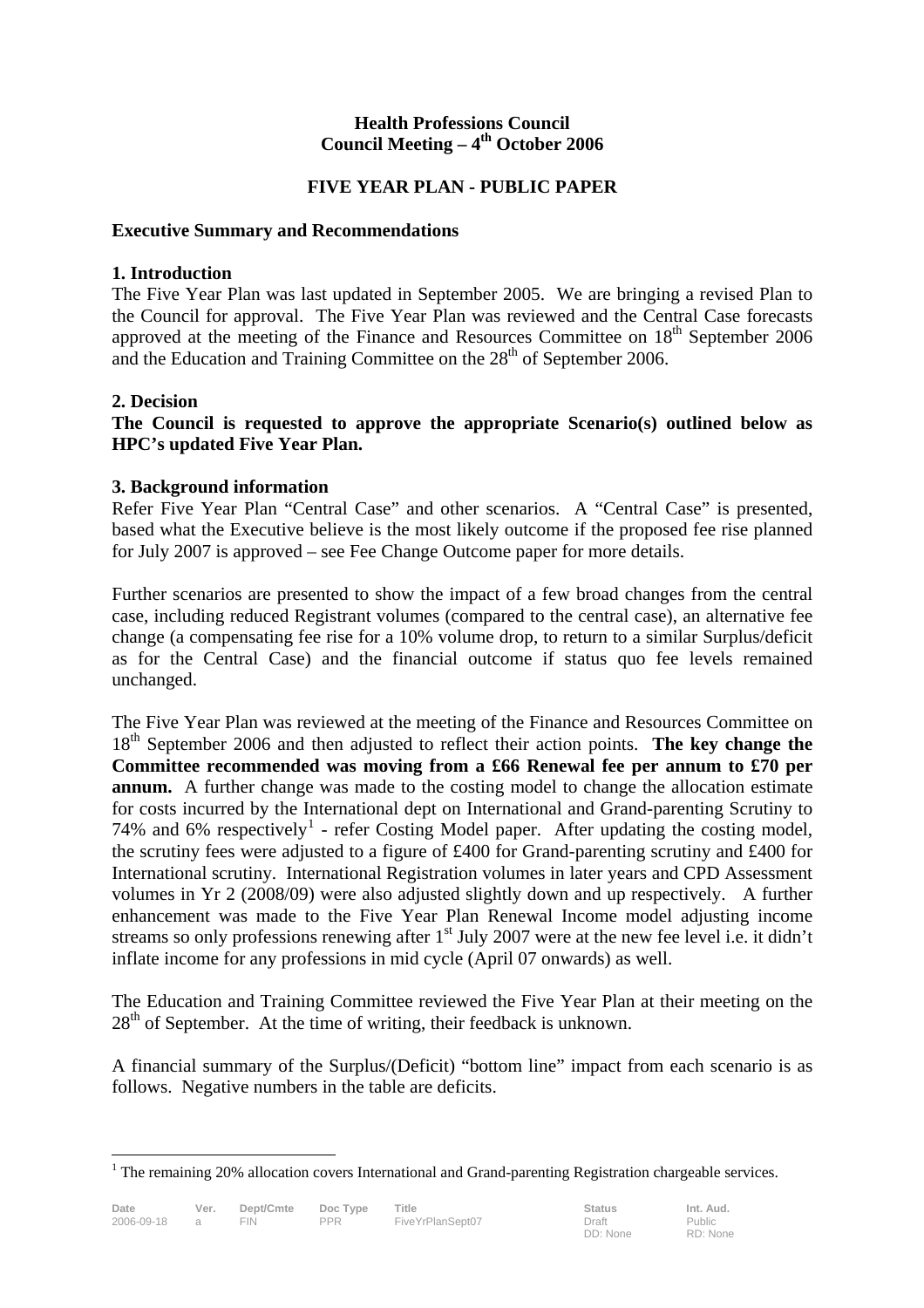| £000's                 | <b>Budget</b> | Forecast | Forecast | Forecast | Forecast | Forecast |          |
|------------------------|---------------|----------|----------|----------|----------|----------|----------|
|                        | 2006/07       | 2007/08  | 2008/09  | 2009/10  | 2010/11  | 2011/12  |          |
| <b>Scenario</b>        |               |          |          |          |          |          |          |
| <b>Central Case</b>    | $-202$        | 224      | -46      | 612      | 156      | 3,567    | $-24$    |
| No fee rise            | $-202$        | $-1,926$ | $-3,035$ | $-4,247$ | $-5,653$ | $-5,269$ | $-5,163$ |
| No fee rise til Year 3 | $-202$        | $-1,926$ | $-3,034$ | $-1,928$ | $-2,333$ | 991      | $-5,162$ |
| Volume decrease by 10% | $-202$        | 396      | $-368$   | $-370$   | $-1,118$ | 1,925    | $-174$   |
| Volume decrease by 20% | $-202$        | 224      | $-519$   | $-897$   | $-1,587$ | 935      | $-497$   |
| Alternative Fee Rise   | $-202$        | 493      | $-294$   | 258      | 547      | 4,700    | -3       |

Key Assumptions of the Central Case as follows:

- Excludes the Foster & Donaldson outcome
- Does not include Revalidation, which may cost in the order of £200 per registrant per year
- Fitness to practise cases increase from 375 to 936 during the period of the plan
- Fees have been calculated using the revised version of the PKF costing methodology
- Four aspirant groups are statutorily regulated during the period of the plan, namely Applied Psychs, Health care A, Healthcare B, Counsellors & Psychotherapists
- There is no growth in UK graduate volumes
- There is no growth in international registration volumes
- CPD assessments start in July 2008
- 85% of applicants become registered in year 1, 80% in year 2 and 75% in year 3-5 resulting in growth of 10% in registrant numbers
- The new professions (the 4 aspirant groups above) do not come onto the register until year 3
- The fee increase starts on 1 July 2007
- No FTP backlog of cases to pay for by HPC when the new professions become regulated
- Fee rises occur in July of a year.

# **4. Resource implications**

As per details of headcounts etc outlined in the Five Year Plan.

### **5. Financial implications**

As per Operating Expenses outlined in the Five Year Plan.

# **6. Background papers**

Nil.

### **7. Appendices**

• Refer Five Year Plan scenarios attached.

# **8. Date of paper**

22nd September 2006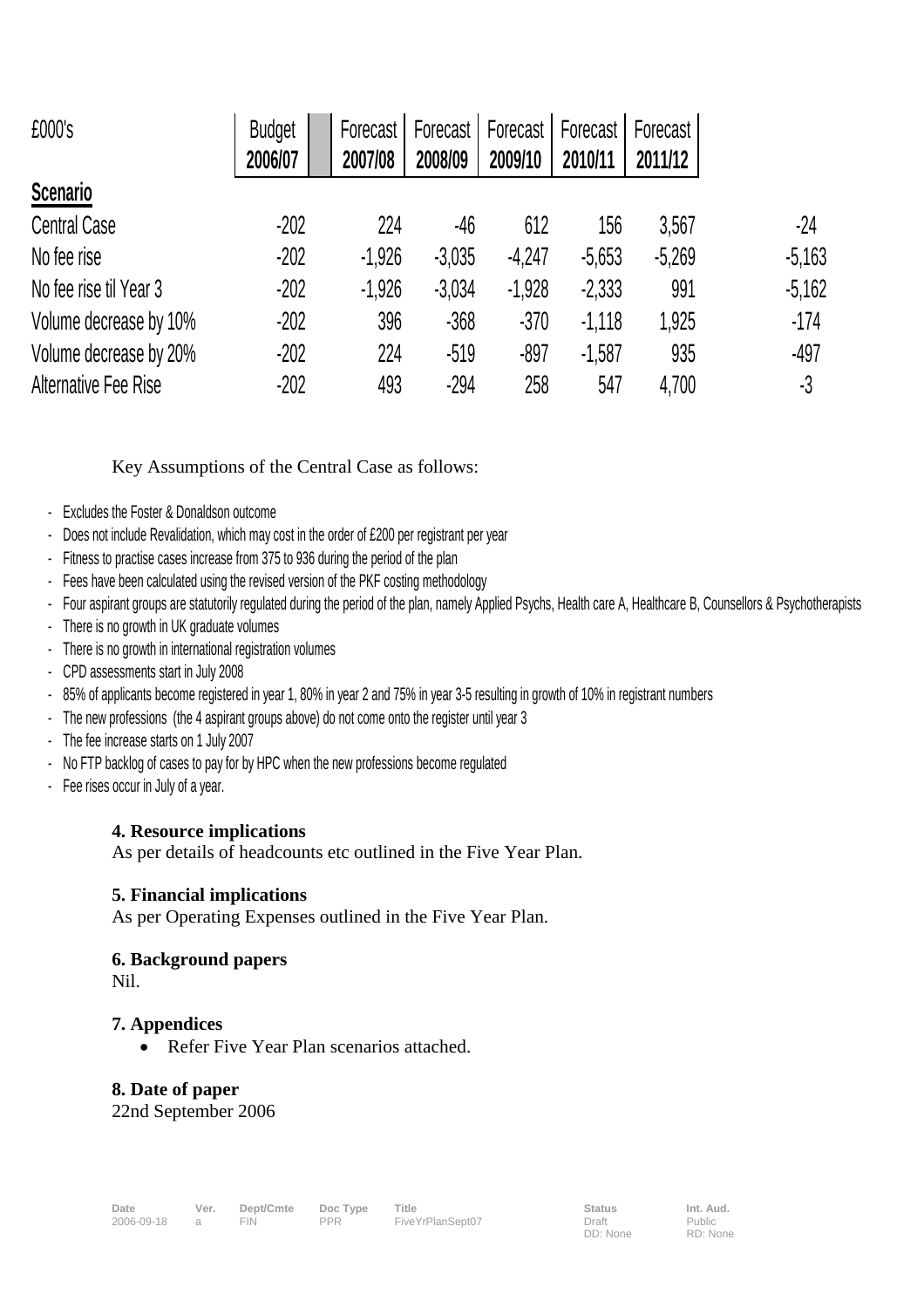#### **Scenario: No fee rise until Year 3**

|                                                  | Actual<br>2003/04 | Actual<br>2004/05 | Actual<br>2005/06 | <b>Budget</b><br>2006/07 | Year 1<br>Forecast<br>2007/08 | Year 2<br>Forecast<br>2008/09 | Year 3<br>Forecast<br>2009/10 | Year 4<br>Forecast<br>2010/11 | Year 5<br>Forecast<br>2011/12 |
|--------------------------------------------------|-------------------|-------------------|-------------------|--------------------------|-------------------------------|-------------------------------|-------------------------------|-------------------------------|-------------------------------|
|                                                  | £'000             | £'000             | £'000             | £'000                    | £'000                         | £'000                         | £'000                         | £'000                         | £'000                         |
| <b>Income</b>                                    | 5,587             | 9,786             | 10,969            | 10,801                   | 10,993                        | 11,500                        | 14,919                        | 16,477                        | 22,159                        |
| <b>Operating Expenses</b><br><b>Depreciation</b> | 6,602<br>318      | 9,227<br>421      | 9,457<br>692      | 10,480<br>523            | 12,524<br>395                 | 14,010<br>524                 | 16,168<br>679                 | 17,988<br>822                 | 20,136<br>1,032               |
| <b>Total Expenses</b>                            | 6,920             | 9,648             | 10,149            | 11,003                   | 12,919                        | 14,534                        | 16,847                        | 18,810                        | 21,168                        |
| Surplus / (Deficit)                              | (1, 333)          | 138               | 820               | (202)                    | (1, 926)                      | (3,034)                       | (1,928)                       | (2, 333)                      | 991                           |
| <b>Net Assets</b>                                | 815               | 953               | 1,773             | 1,571                    | (355)                         | (3,389)                       | (5,317)                       | (7,649)                       | (6,658)                       |

*Income is excluding any investments and Department of Health grants*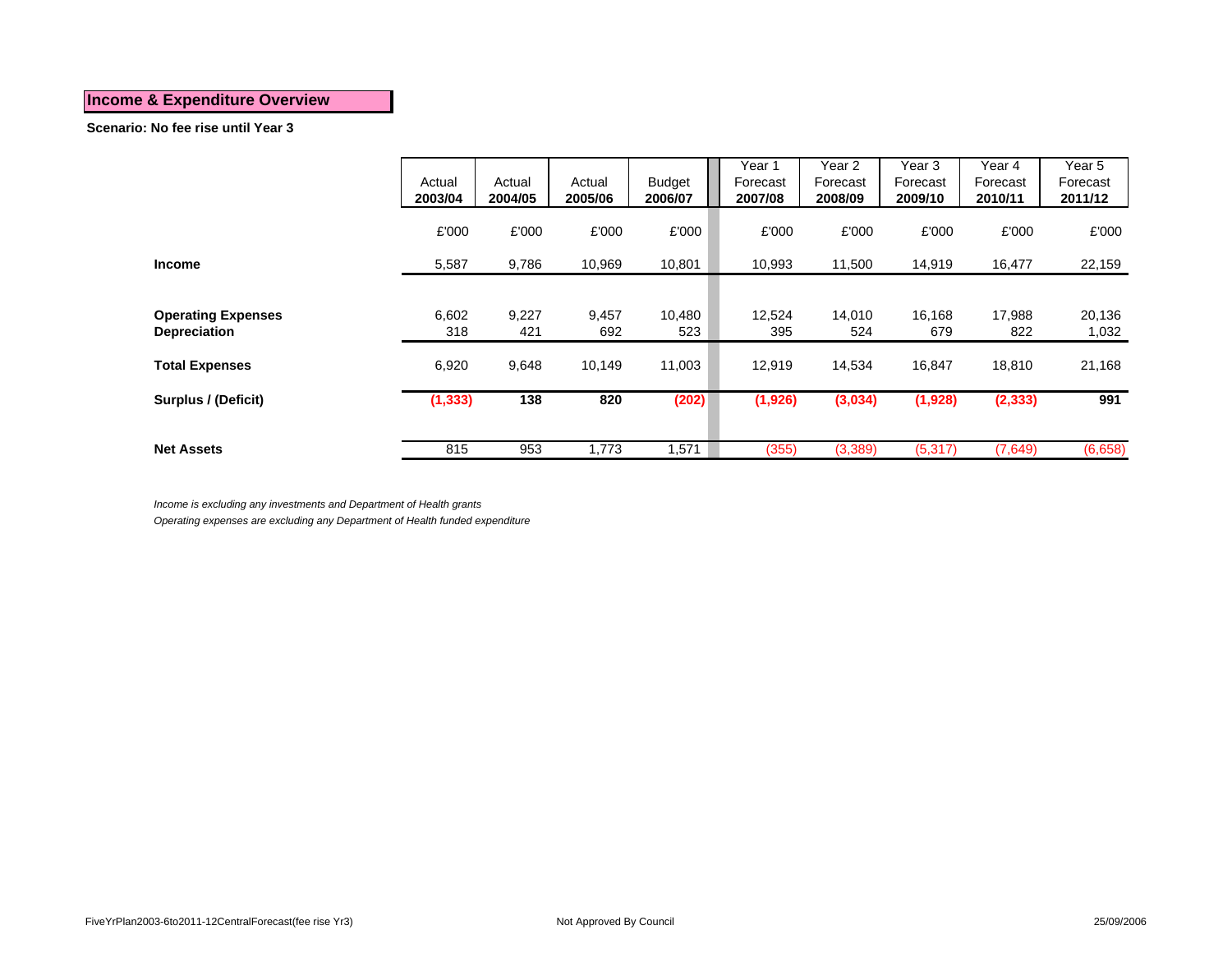#### **Scenario : No fee raise**

|                                                  | Actual<br>2003/04 | Actual<br>2004/05 | Actual<br>2005/06 | <b>Budget</b><br>2006/07 | Year 1<br>Forecast<br>2007/08 | Year 2<br>Forecast<br>2008/09 | Year 3<br>Forecast<br>2009/10 | Year 4<br>Forecast<br>2010/11 | Year 5<br>Forecast<br>2011/12 |
|--------------------------------------------------|-------------------|-------------------|-------------------|--------------------------|-------------------------------|-------------------------------|-------------------------------|-------------------------------|-------------------------------|
|                                                  | £'000             | £'000             | £'000             | £'000                    | £'000                         | £'000                         | £'000                         | £'000                         | £'000                         |
| <b>Income</b>                                    | 5,587             | 9,786             | 10,969            | 10,801                   | 10,993                        | 11,500                        | 12,599                        | 13,156                        | 15,899                        |
|                                                  |                   |                   |                   |                          |                               |                               |                               |                               |                               |
| <b>Operating Expenses</b><br><b>Depreciation</b> | 6,602<br>318      | 9,227<br>421      | 9,457<br>692      | 10,480<br>523            | 12,524<br>395                 | 14,011<br>524                 | 16,168<br>679                 | 17,988<br>822                 | 20,136<br>1,032               |
| <b>Total Expenses</b>                            | 6,920             | 9,648             | 10,149            | 11,003                   | 12,919                        | 14,535                        | 16,847                        | 18,810                        | 21,168                        |
| Surplus / (Deficit)                              | (1, 333)          | 138               | 820               | (202)                    | (1,926)                       | (3,035)                       | (4,247)                       | (5,653)                       | (5,269)                       |
|                                                  |                   |                   |                   |                          |                               |                               |                               |                               |                               |
| <b>Net Assets</b>                                | 815               | 953               | 1,773             | 1,571                    | (355)                         | (3,390)                       | (7,637)                       | (13,290)                      | (18, 559)                     |

*Income is excluding any investments and Department of Health grants*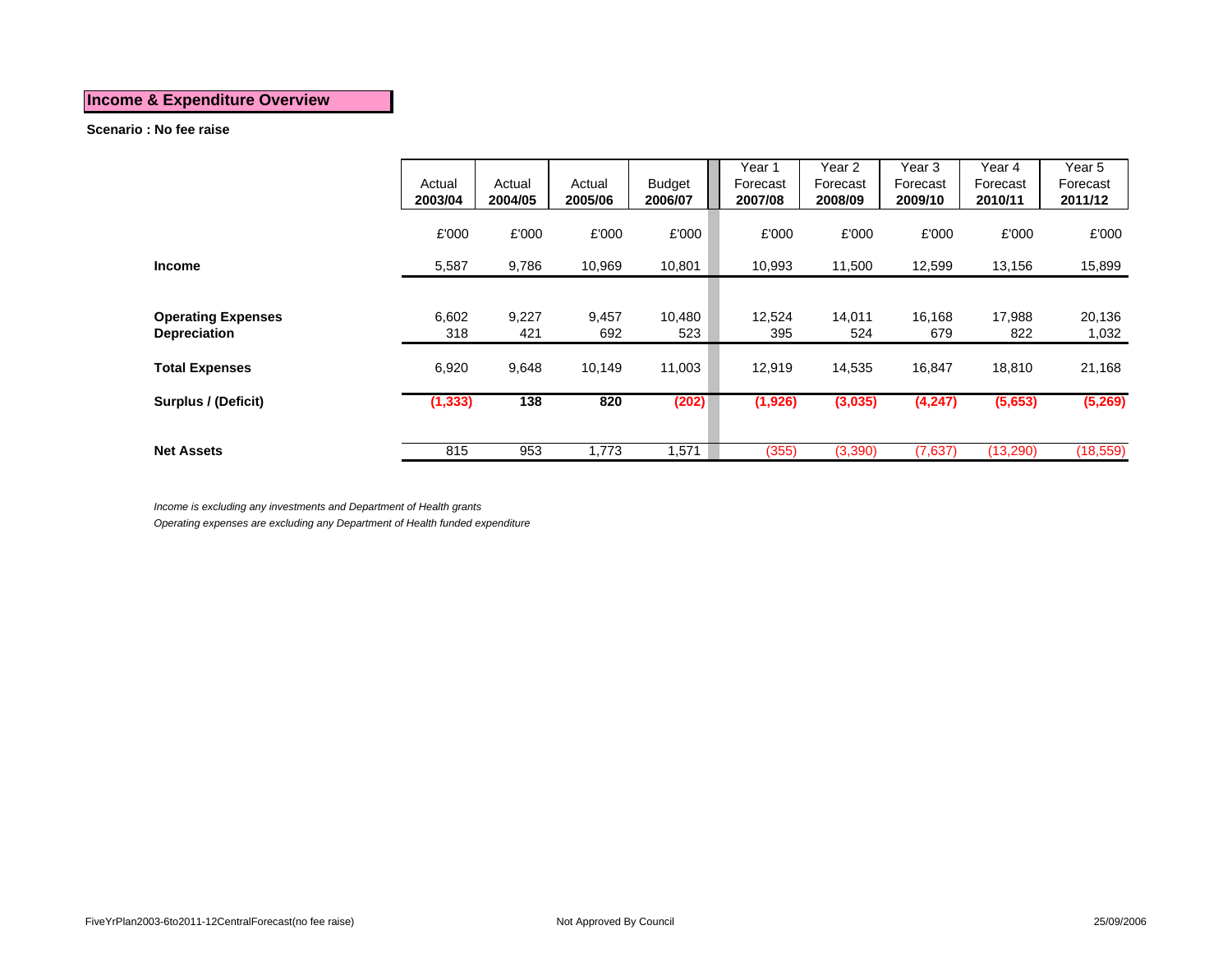**Scenario: Alternative fee rise** (Decrease of volume by 10% with compensating increase in all fees (pro-rata) to return to I&E to Central Case)

|                           | Actual<br>2003/04 | Actual<br>2004/05 | Actual<br>2005/06 | <b>Budget</b><br>2006/07 | Year 1<br>Forecast<br>2007/08 | Year 2<br>Forecast<br>2008/09 | Year 3<br>Forecast<br>2009/10 | Year 4<br>Forecast<br>2010/11 | Year 5<br>Forecast<br>2011/12 |
|---------------------------|-------------------|-------------------|-------------------|--------------------------|-------------------------------|-------------------------------|-------------------------------|-------------------------------|-------------------------------|
|                           | £'000             | £'000             | £'000             | £'000                    | £'000                         | £'000                         | £'000                         | £'000                         | £'000                         |
| <b>Income</b>             | 5,587             | 9,785             | 10,969            | 10,801                   | 13,412                        | 14,236                        | 17,098                        | 19,335                        | 25,854                        |
|                           |                   |                   |                   |                          |                               |                               |                               |                               |                               |
| <b>Operating Expenses</b> | 6,602<br>318      | 9,227<br>421      | 9,457<br>692      | 10,480<br>523            | 12,524<br>395                 | 14,006<br>524                 | 16,162<br>679                 | 17,966<br>822                 | 20,122                        |
| <b>Depreciation</b>       |                   |                   |                   |                          |                               |                               |                               |                               | 1,032                         |
| <b>Total Expenses</b>     | 6,920             | 9,648             | 10,149            | 11,003                   | 12,919                        | 14,530                        | 16,841                        | 18.788                        | 21,154                        |
| Surplus / (Deficit)       | (1, 333)          | 137               | 820               | (202)                    | 493                           | (294)                         | 258                           | 547                           | 4,700                         |
|                           |                   |                   |                   |                          |                               |                               |                               |                               |                               |
| <b>Net Assets</b>         | 815               | 952               | 1,772             | 1,570                    | 2,063                         | 1,769                         | 2,027                         | 2,574                         | 7,274                         |

*Income is excluding any investments and Department of Health grants*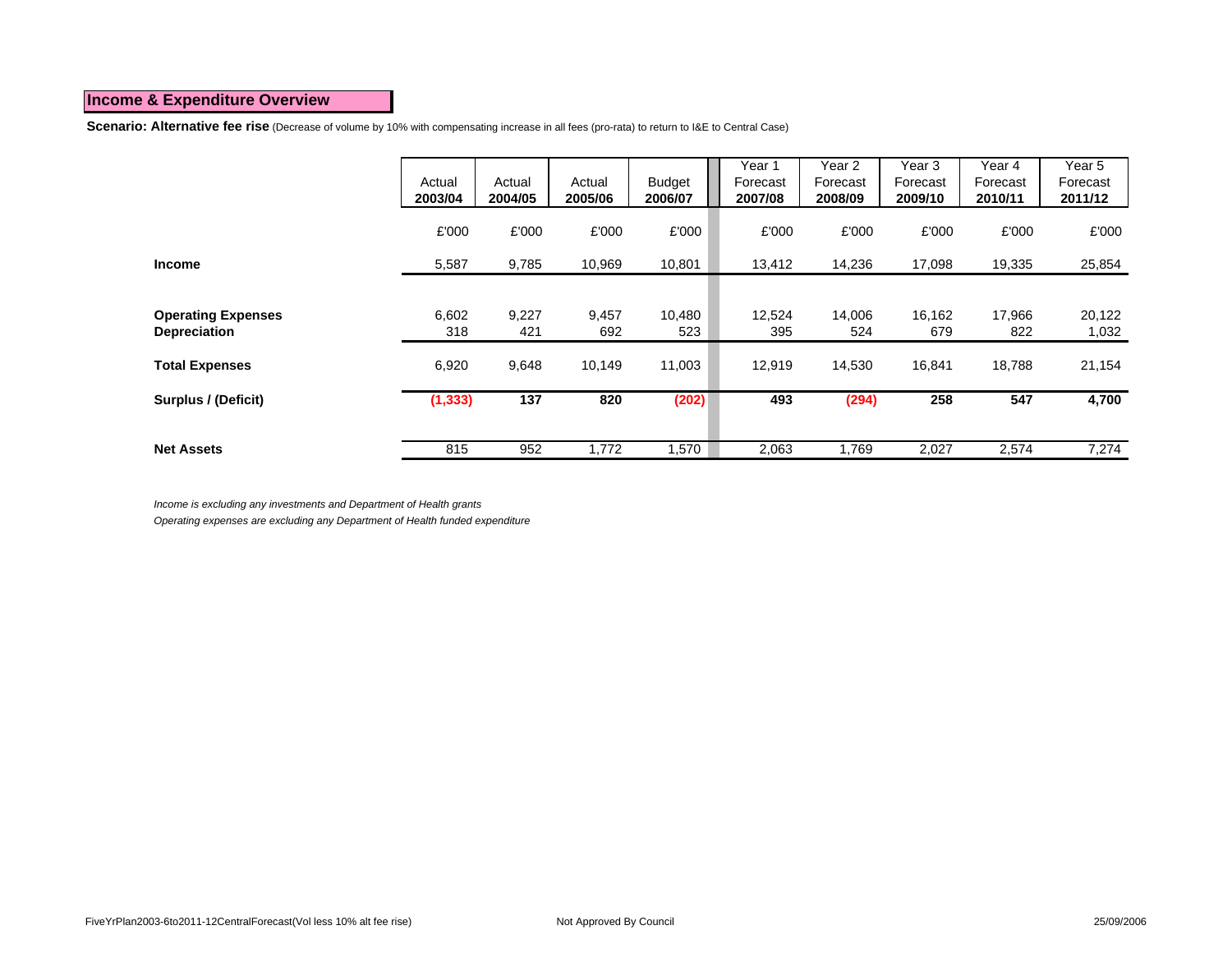**Scenario : Registrant volume decrease by 10%** (from Central Case)

|                                                  | Actual<br>2003/04 | Actual<br>2004/05 | Actual<br>2005/06 | <b>Budget</b><br>2006/07 | Year 1<br>Forecast<br>2007/08 | Year 2<br>Forecast<br>2008/09 | Year 3<br>Forecast<br>2009/10 | Year 4<br>Forecast<br>2010/11 | Year 5<br>Forecast<br>2011/12 |
|--------------------------------------------------|-------------------|-------------------|-------------------|--------------------------|-------------------------------|-------------------------------|-------------------------------|-------------------------------|-------------------------------|
|                                                  | £'000             | £'000             | £'000             | £'000                    | £'000                         | £'000                         | £'000                         | £'000                         | £'000                         |
| <b>Income</b>                                    | 5,587             | 9,785             | 10,969            | 10,801                   | 13,315                        | 14,162                        | 16,471                        | 17,669                        | 23,079                        |
|                                                  |                   |                   |                   |                          |                               |                               |                               |                               |                               |
| <b>Operating Expenses</b><br><b>Depreciation</b> | 6,602<br>318      | 9,227<br>421      | 9,457<br>692      | 10,480<br>523            | 12,524<br>395                 | 14,006<br>524                 | 16,162<br>679                 | 17,966<br>822                 | 20,122<br>1,032               |
|                                                  |                   |                   |                   |                          |                               |                               |                               |                               |                               |
| <b>Total Expenses</b>                            | 6,920             | 9,648             | 10,149            | 11,003                   | 12,919                        | 14,530                        | 16,841                        | 18,788                        | 21,154                        |
| Surplus / (Deficit)                              | (1, 333)          | 137               | 820               | (202)                    | 396                           | (368)                         | (370)                         | (1, 118)                      | 1,925                         |
|                                                  |                   |                   |                   |                          |                               |                               |                               |                               |                               |
| <b>Net Assets</b>                                | 815               | 952               | 1,772             | 1,570                    | 966. ا                        | 1,598                         | 1,229                         | 110                           | 2,035                         |

*Income is excluding any investments and Department of Health grants*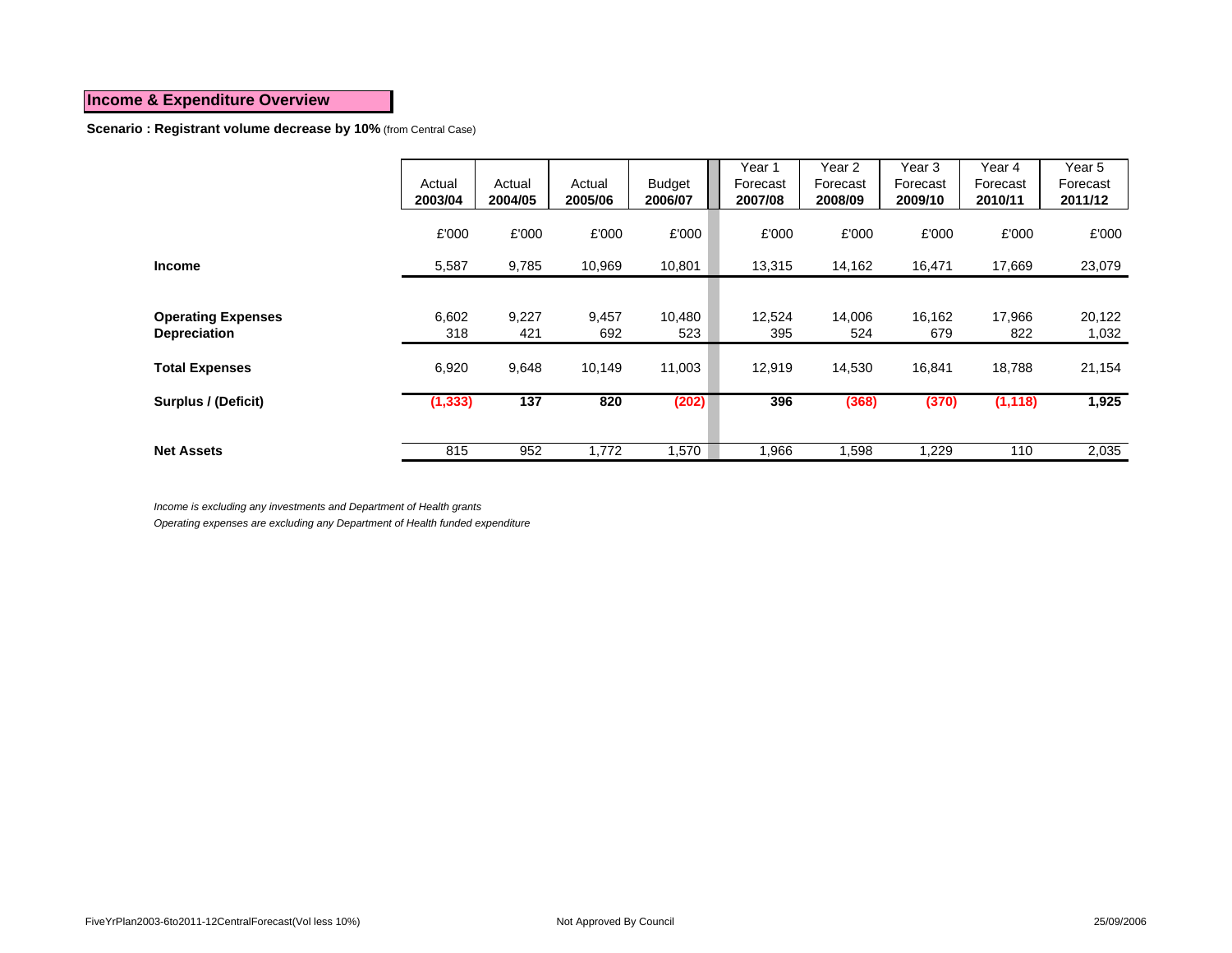**Scenario : Registrant volume decrease by 20%** (from Central Case)

|                                                  | Actual<br>2003/04 | Actual<br>2004/05 | Actual<br>2005/06 | <b>Budget</b><br>2006/07 | Year 1<br>Forecast<br>2007/08 | Year 2<br>Forecast<br>2008/09 | Year 3<br>Forecast<br>2009/10 | Year 4<br>Forecast<br>2010/11 | Year 5<br>Forecast<br>2011/12 |
|--------------------------------------------------|-------------------|-------------------|-------------------|--------------------------|-------------------------------|-------------------------------|-------------------------------|-------------------------------|-------------------------------|
|                                                  | £'000             | £'000             | £'000             | £'000                    | £'000                         | £'000                         | £'000                         | £'000                         | £'000                         |
| <b>Income</b>                                    | 5,587             | 9,785             | 10,969            | 10,801                   | 13,143                        | 14,008                        | 15,943                        | 17,191                        | 22,084                        |
|                                                  |                   |                   |                   |                          |                               |                               |                               |                               |                               |
| <b>Operating Expenses</b><br><b>Depreciation</b> | 6,602<br>318      | 9,227<br>421      | 9,457<br>692      | 10,480<br>523            | 12,524<br>395                 | 14,003<br>524                 | 16,161<br>679                 | 17,957<br>822                 | 20,117<br>1,032               |
| <b>Total Expenses</b>                            | 6,920             | 9,648             | 10,149            | 11,003                   | 12,919                        | 14,527                        | 16,840                        | 18,779                        | 21,149                        |
| Surplus / (Deficit)                              | (1, 333)          | 137               | 820               | (202)                    | 224                           | (519)                         | (897)                         | (1, 587)                      | 935                           |
|                                                  |                   |                   |                   |                          |                               |                               |                               |                               |                               |
| <b>Net Assets</b>                                | 815               | 952               | 1,772             | 1,570                    | 1,794                         | 1,275                         | 379                           | (1,209)                       | (274)                         |

*Income is excluding any investments and Department of Health grants*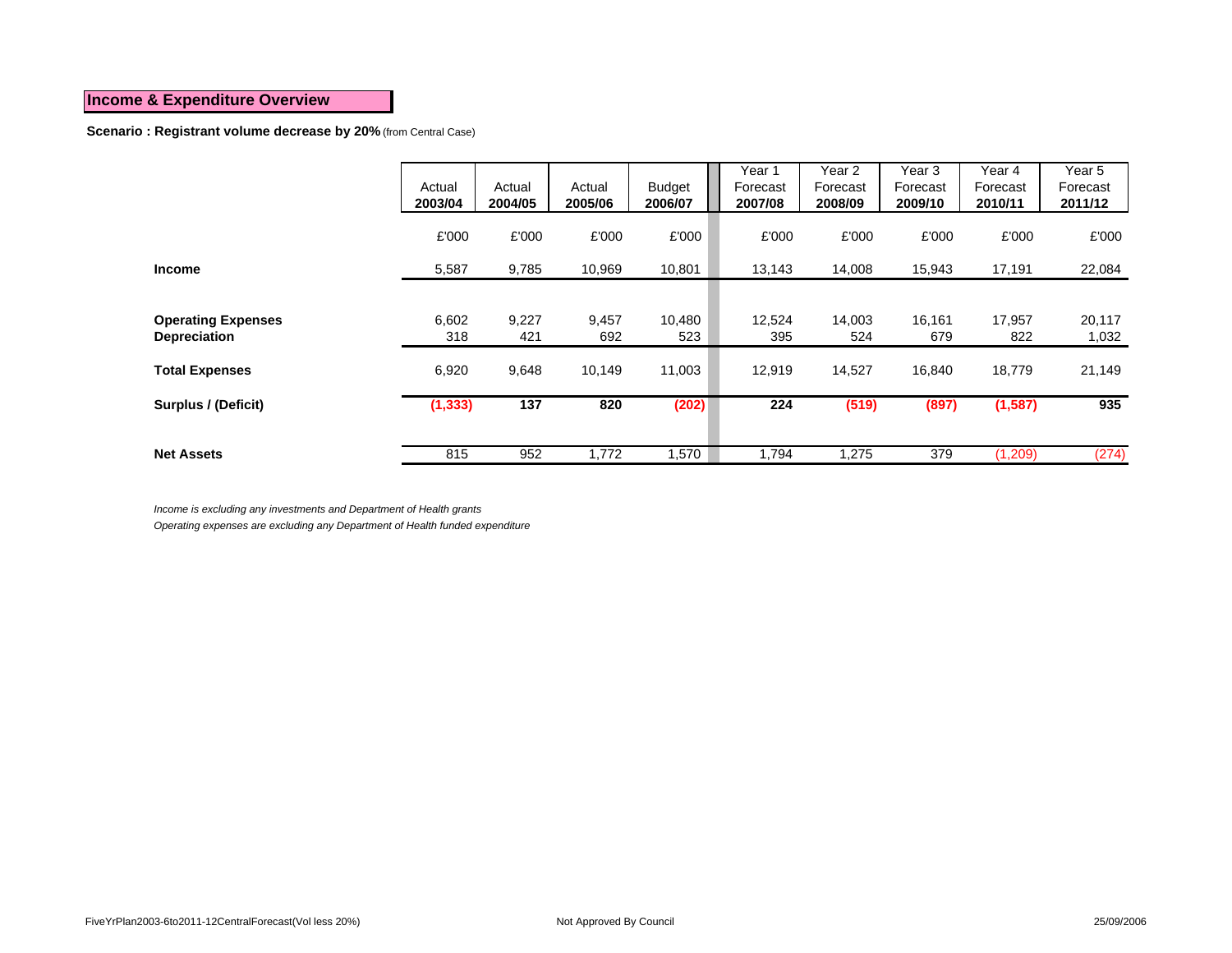#### **Ratios**

|                                                  |                  |         |         |               | Year 1   | Year 2   | Year <sub>3</sub> | Year 4   |
|--------------------------------------------------|------------------|---------|---------|---------------|----------|----------|-------------------|----------|
|                                                  | Actual           | Actual  | Actual  | <b>Budget</b> | Forecast | Forecast | Forecast          | Forecast |
|                                                  | 2003/04          | 2004/05 | 2005/06 | 2006/07       | 2007/08  | 2008/09  | 2009/10           | 2010/11  |
|                                                  |                  |         |         |               |          |          |                   |          |
| Costs per Registrant (£)                         | 45.9             | 61.1    | 59.9    | 64.2          | 71.3     | 78.8     | 81.0              | 89.4     |
|                                                  |                  |         |         |               |          |          |                   |          |
| Wages Costs per Registrant (£)                   | 15.5             | 17.0    | 18.6    | 22.9          | 25.3     | 27.0     | 25.8              | 27.7     |
|                                                  |                  |         |         |               |          |          |                   |          |
| No of Registrants per Employee                   | 2974             | 2375    | 2046    | 1757          | 1685     | 1668     | 1824              | 1783     |
|                                                  |                  |         |         |               |          |          |                   |          |
| Capital Expenditure per Employee (£'000)         | 10.1             | 6.2     | 16.3    | 13.9          | 8.8      | 9.1      | 6.2               | 5.6      |
|                                                  |                  |         |         |               |          |          |                   |          |
| Communications Costs per Registrant (£)          | 4.1              | 8.8     | 3.1     | 4.0           | 5.4      | 6.3      | 5.0               | 6.0      |
|                                                  |                  |         |         |               |          |          |                   |          |
| Fitness to Practice (FTP) Costs per Case (£'000) | 13.6             | 5.2     | 5.2     | 6.1           | 6.7      | 6.9      | 6.4               | 5.9      |
|                                                  |                  |         |         |               |          |          |                   |          |
| <b>FTP Cases per FTP Employee</b>                | 16.0             | 22.0    | 29.3    | 23.7          | 20.7     | 27.0     | 31.0              | 34.5     |
|                                                  |                  |         |         |               |          |          |                   |          |
| No of FTP Cases per 10,000 registrants           | 0.7 <sub>l</sub> | 3.1     | 4.5     | 4.0           | 4.7      | 5.9      | 6.8               | 8.7      |